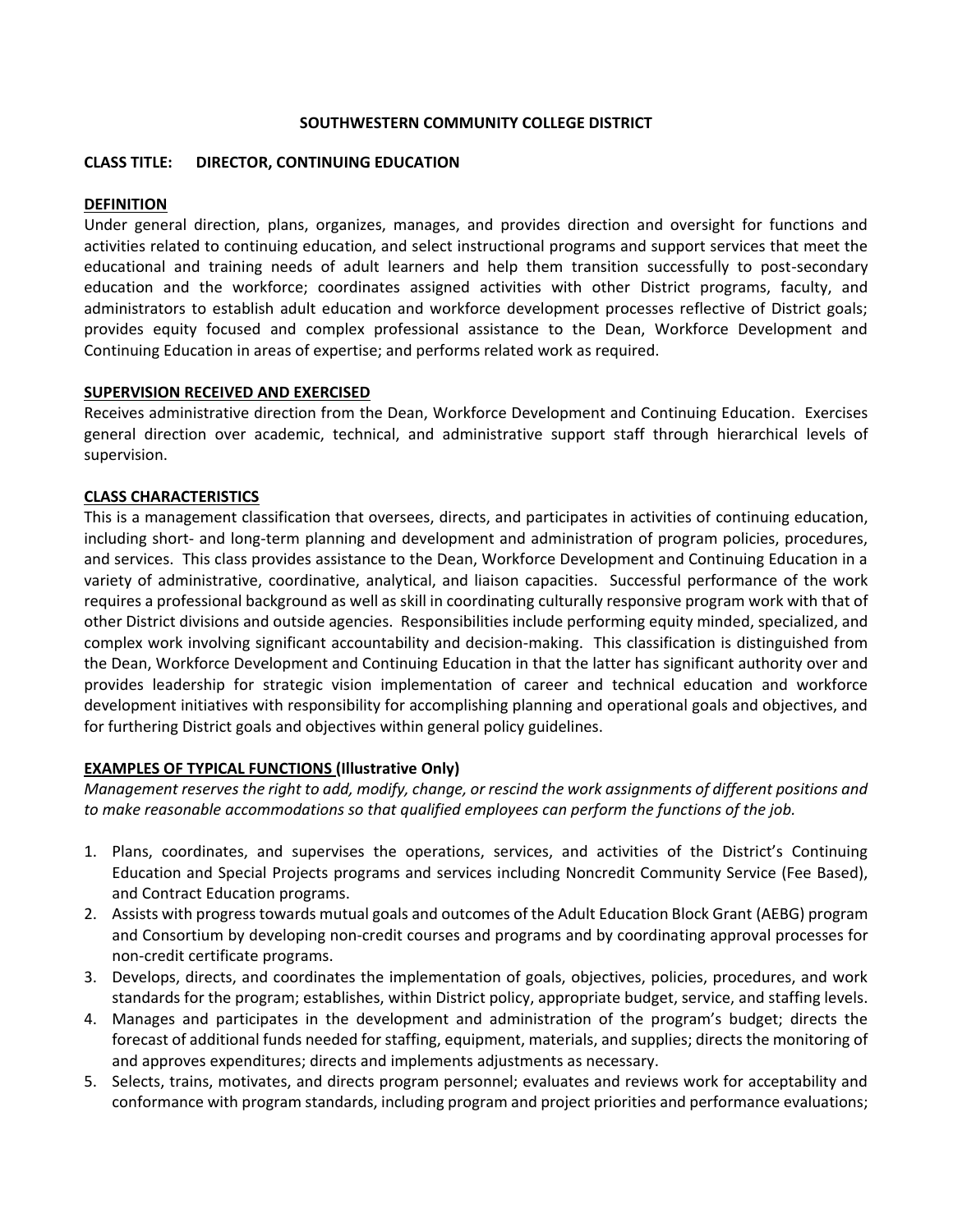works with employees on performance issues; implements discipline and termination procedures; responds to staff questions and concerns.

- 6. Develops and standardizes procedures and methods to improve and continuously monitor the efficiency and effectiveness of the programs, service delivery methods, and procedures; assesses and monitors workload, administrative and support systems, and internal reporting relationships; identifies opportunities for improvement and makes recommendations to the Dean, Workforce Development and Continuing Education.
- 7. Establishes and maintains relationships with school district officials, community leaders, various organizations, and public agencies to encourage participation, stimulate interest, and coordinate campus projects with assigned programs and activities.
- 8. Coordinates with faculty and instructional areas regarding development and implementation of student course placement instruments and processes; coordinates assigned activities with other District programs, faculty, and administrators, including Student Affairs, to establish adult education processes reflective of District goals.
- 9. Interprets and ensures compliance with the Education Code including Title 5 regulations and requirements related to noncredit programs.
- 10. Directs operations of continuing education by developing, coordinating, promoting, implementing, and assessing programming for non-traditional adult students, including courses, workshops, support services, and bridge programs that include basic skills instruction, college preparation, technical training, and career development.
- 11. Advises, provides guidance, and prepares and delivers presentations on issues pertaining to continuing education.
- 12. Conducts a variety of analytical and operational studies regarding programmatic activities; prepares comprehensive technical records and reports, identifies alternatives, and makes and justifies recommendations.
- 13. Attends and participates in professional group meetings and various District committees and advisory groups; stays abreast of new trends and innovations in the field of adult education, workforce development, and other services as they relate to the area of assignment.
- 14. Maintains and directs the maintenance of working and official files.
- 15. Monitors changes in laws, regulations, and technology that may affect District or program operations; implements policy and procedural changes as required.
- 16. Prepares, reviews, and presents staff reports, various management and information updates, and reports on special projects as assigned by the Dean.
- 17. Performs related duties as assigned.

# **QUALIFICATIONS**

## **Knowledge of:**

- Operations, services and activities of Continuing Education programs including Non-credit, fee Based, and Contract Education programs including AEBG.
- Administrative principles and practices, including goal setting, budget development, program development, implementation, and evaluation.
- Organizational and management practices as applied to the analysis and evaluation of projects, programs, policies, procedures, and operational needs.
- Principles and practices of employee supervision, including work planning, assignment, review and evaluation, and the training of staff in work methods and procedures.
- Applicable federal, state, local, and District laws, regulations, ordinances, policies, and procedures relevant to Continuing Education programs, projects, and operations.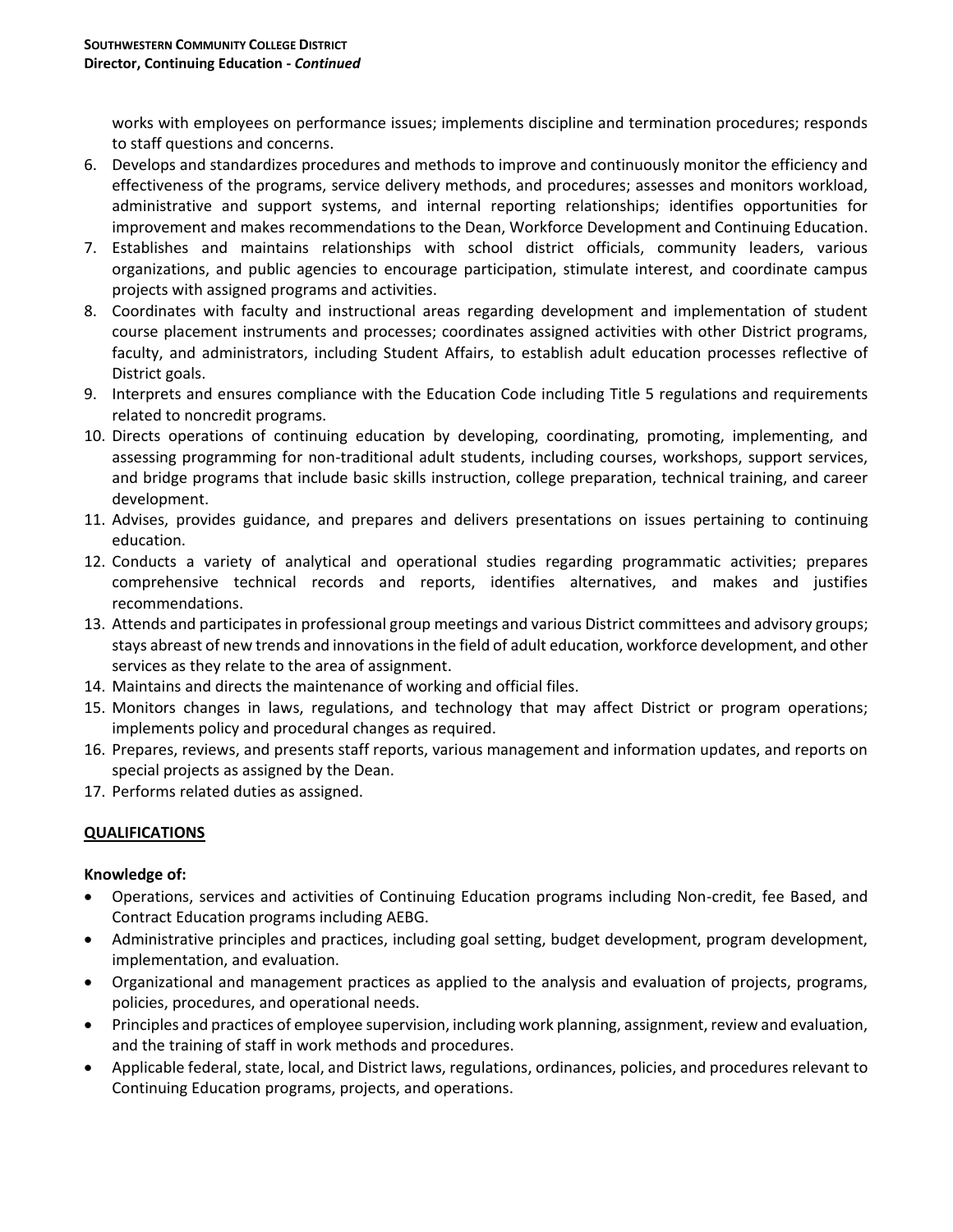- Principles and practices of curriculum and course development.
- Contemporary issues of inclusion, social justice, diversity, access, and equity as related to higher education.
- Methods and techniques for the development of presentations, business correspondence, research and reporting, and information distribution.
- Principles and procedures of record keeping.
- Modern office practices, procedures, technology, and computer equipment and applications, including word processing, database, and spreadsheet applications.
- English usage, spelling, vocabulary, grammar, and punctuation.
- Techniques for effectively representing the District in contacts with governmental agencies, community groups, and various business, professional, educational, regulatory organizations.
- Techniques for providing a high level of customer service by effectively dealing with the public, vendors, students, and District staff, including individuals of various ages, various socio-economic and ethnic groups.

## **Ability to:**

- Develop and implement goals, objectives, policies, procedures, and work standards for the assigned programs.
- Provide administrative leadership and direction for program operations.
- Develop and monitor budgets: allocate resources in a cost-effective manner.
- Interpret, apply, explain, and ensure compliance with applicable federal, state, local, and District laws, regulations, ordinances, policies, and procedures.
- Select, train, motivate, and evaluate the work of staff and train staff in work procedures.
- Effectively represent the District in meetings with governmental agencies and various educational, businesses, professional, regulatory, and legislative organizations.
- Prepare clear and concise reports, correspondence, policies, procedures, and other written materials.
- Gather and analyze data, evaluate alternatives, and make sound recommendations.
- Establish and maintain a variety of filing, record keeping, and tracking systems.
- Organize and prioritize a variety of projects and multiple tasks in an effective and timely manner; organize own work, set priorities, and meet critical time deadlines.
- Operate modern office equipment including computer equipment and specialized software applications programs.
- Use English effectively to communicate in person, over the telephone, and in writing.
- Use tact, initiative, prudence, ethics, and independent judgment within general policy, procedural, and legal guidelines.
- Demonstrate sensitivity to and understanding of the diverse academic, socioeconomic, cultural, disability, and ethnic backgrounds of community college students.
- Establish, maintain, and foster positive and effective working relationships with those contacted in the course of work.

## **EDUCATION AND EXPERIENCE:**

*Any combination of training and experience which would provide the required knowledge, skills, and abilities is qualifying. A typical way to obtain the required qualifications would be:*

A Master's degree **AND** one year of formal training, internship, or leadership experience reasonably related to the administrator's administrative assignment.

## **DISTRICT VALUES**

Incumbents in District positions are expected to exhibit an equity-minded focus, responsiveness, and sensitivity to and understanding of the diverse academic, socioeconomic, cultural, gender identity, sexual orientation, and